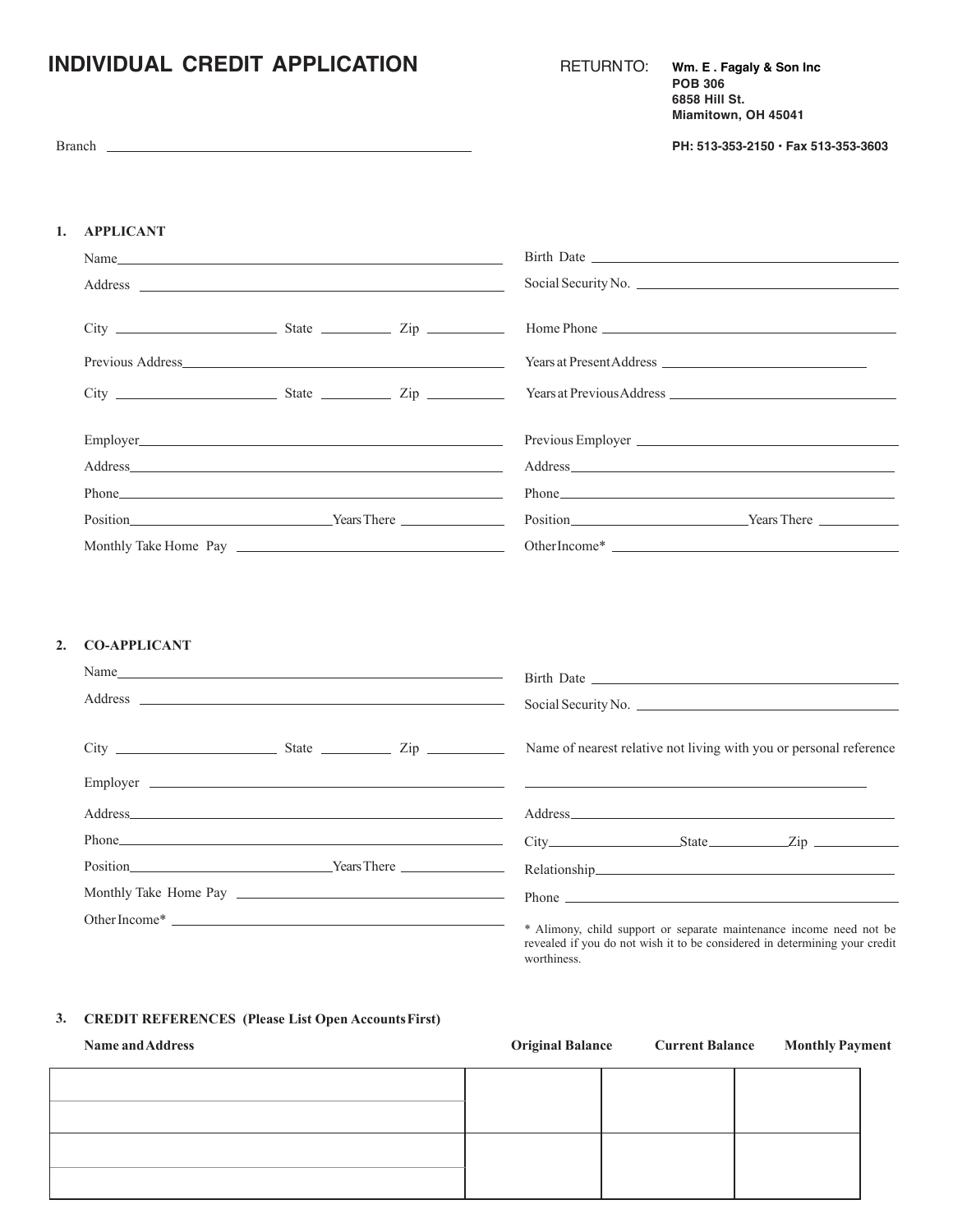*SEE REVERSE SIDE FOR ADDITIONAL TERMS AND CONDITIONS*